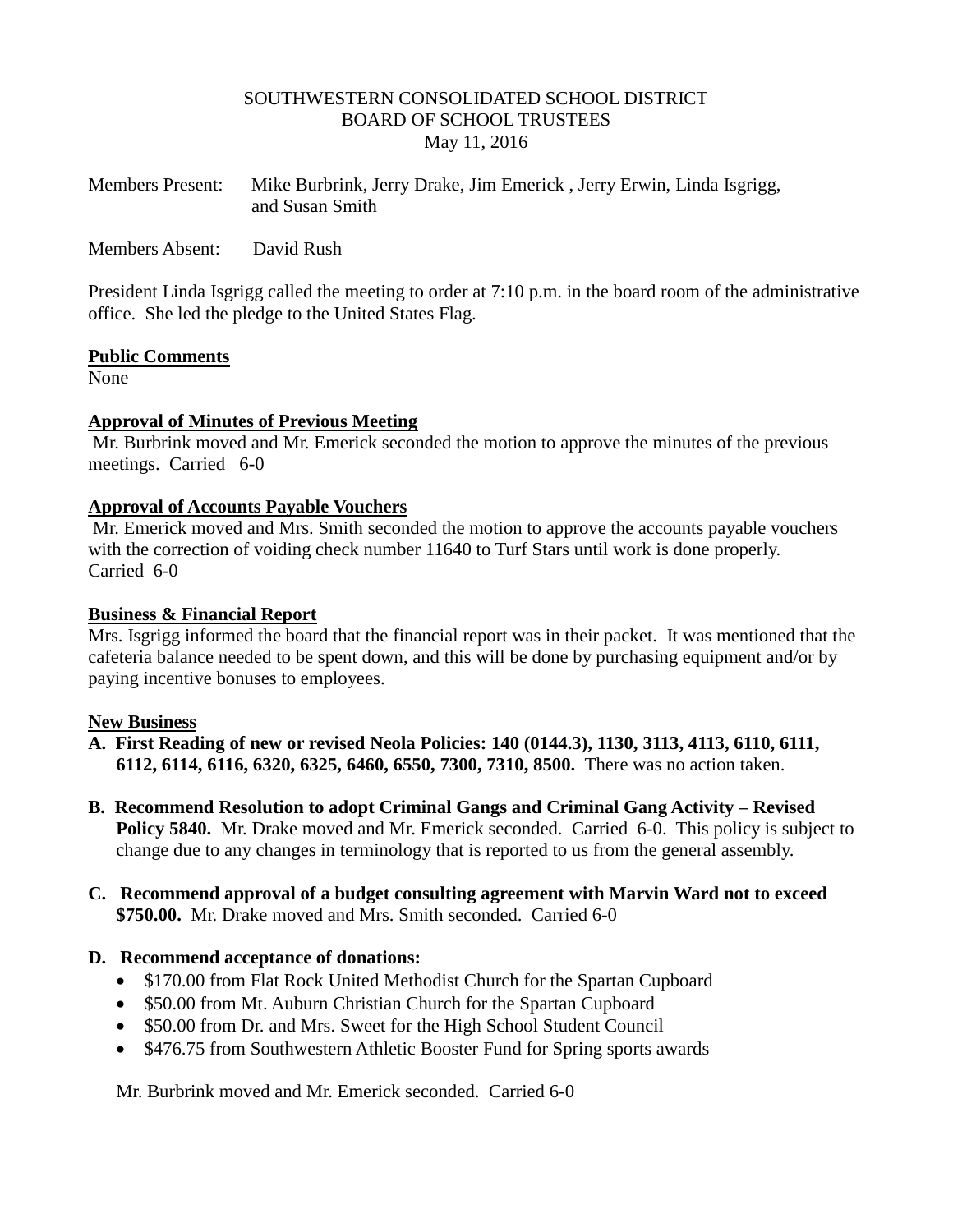## **E. Recommend approval of professional leave request:**

- Dr. Paula Maurer to the South Central Superintendents' Study Council Retreat in Nashville, Indiana on June 22 through June 24, 2016.
- Curtis Chase, Andrew Oswalt, and Sabrina Smiley to IPLI Principal Professional Development Seminar at Indiana State on July 13 & 14, 2016.

Mr. Drake moved and Mr. Emerick seconded. Carried 6-0

# **F. Recommend approval of field trips:**

- FFA to the State FFA Convention in West Lafayette, Indiana on June 13 through June 16, 2016.Mr. Burbrink moved and Mrs. Smith seconded. Carried 6-0
- **G. Recommend adoption of the 2016-17 Student Handbooks.** Mr. Burbrink moved Mrs. Smith seconded. Carried 6-0
- **H. Recommend adoption of the 2016-17 textbook rental and fees.** Mr. Burbrink moved and Mrs. Smith seconded. Carried 6-0
- **I. Recommend adoption of the revised 2016-17 school calendar.** Mr. Burbrinkmoved and Mrs. Smith seconded. Carried 6-0
- **J. Recommend approval for Laura Crosby to serve as an Indiana Association of Agricultural Education (IAAE) intern with Mrs. Meyer from May 9-June 24, 2016.**
- **K. Also, approval was recommended to accept a \$1,000.00 stipend to the FFA for related expenses and program enhancements from IAAE for hosting an intern.**

Mr. Emerick moved and Mrs. Smith seconded. Carried 6-0

**L. Recommend adoption of the C.A.R.E. Director's job description.** The board clarified that this program would only occur pending sufficient enrollment.

Mr. Drake moved and Mrs. Smith seconded. Carried 6-0

- **M. Recommend approval to offer a morning and an afternoon preschool session for the 2016-17 school year.** Mrs. Smith moved and Mrs. Emerick seconded. Carried 6-0
- **N. Recommend approval for United Plumbing Contractors, LLC to renovate four of the student elementary restrooms at a cost of \$47,111.18.** Mr. Burbrink moved and Mr. Emerick seconded. Carried 6-0
- **O. Other** None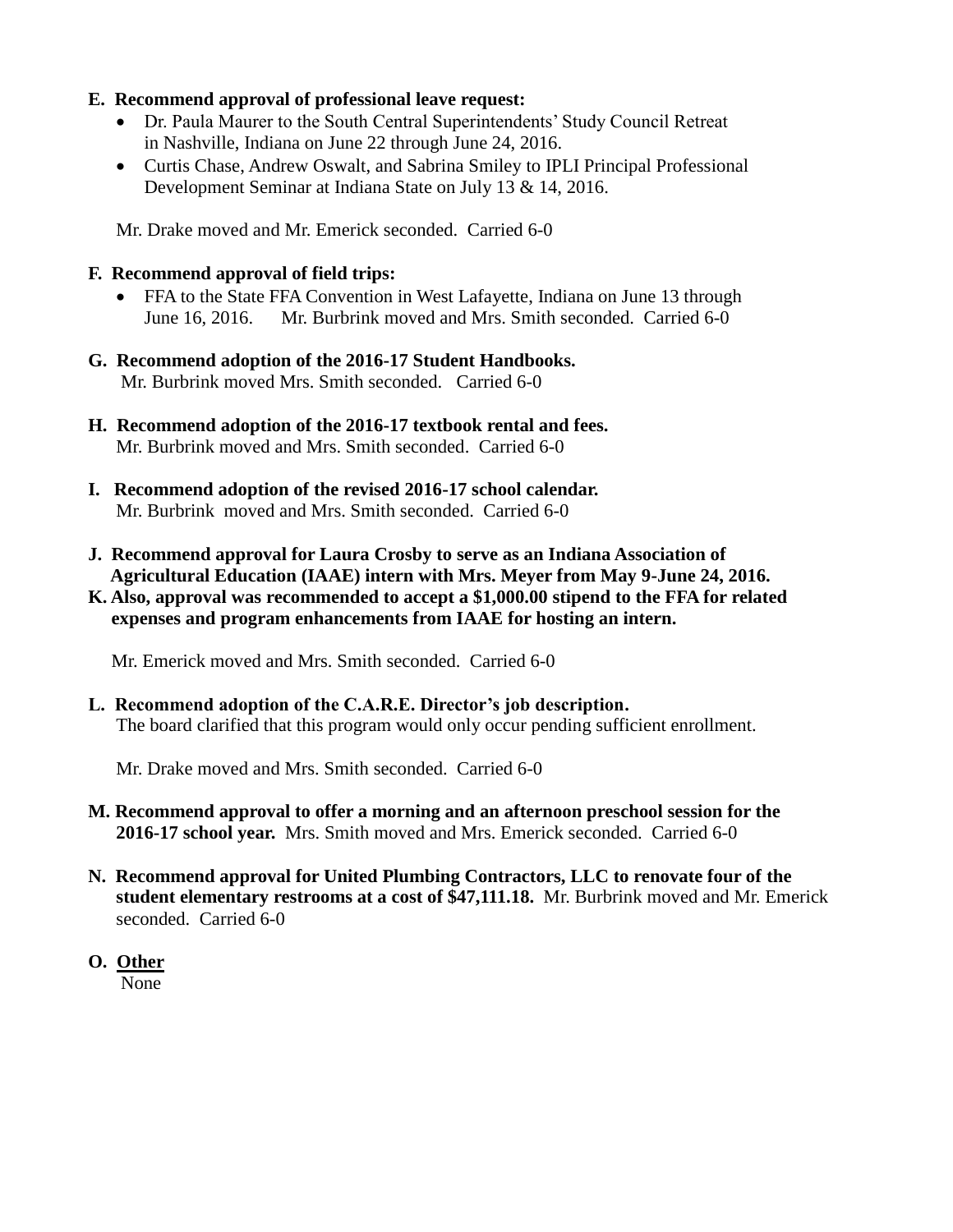## **Reports and Presentations**

## **A. Principals Reports**

Mr. Chase informed the board that parents at the high school have referred to him as someone that can't get a bus evacuation drill in and the principal that turned our high school into a test center. Mr. Chase said that the Director of Curriculum, through training she received, realized there will be no growth points possible for the high school. Mr. Chase stated that total hours the students spent in the last 3 weeks testing was 28.75 hours if you count ECA testing. He was very pleased that only 3 students missed a test and 2 of the 3 students had parents who called in and apologized for their absence during testing.

Mr. Edwards informed the board that a parent meeting was held that evening regarding changes for next school year. Next year the elementary would be changing the  $3<sup>rd</sup>$ -6<sup>th</sup> grade schedule to increase departmentalization. Elementary teachers in those grades would not teach every subject. Each teacher would be responsible for a specific subject, and a Science Technology Engineering and Math (STEM) program would be created. We would also have actual writing lab time. Mr. Edwards stated that teachers are on board, and students would receive more responsive instruction time.

Mr. Edwards also stated that the  $6<sup>th</sup>$  grade field trip to Chicago went very well.

## **B. Superintendent Report**

Dr. Maurer went over the 2015 Performance Report. The principals and Dr. Maurer worked with the Department of Education in correcting items that were wrong. The D.O.E. did not correct the 2013-14, 2014-15 salaries which were incorrect. Salaries did not decrease from one year to the next.

Dr. Maurer pointed out the 5% of instruction delivered through Vocation Education went along with the state total. She also mentioned that the 41.8% of Southwestern's students who have received free or reduced lunch prices enabled us to apply for grants that we might otherwise not be eligible for. Dr. Maurer also mentioned the the Inter District Mobility rate was 8%. If the students came in for their 6<sup>th</sup> grade year, Southwestern had not had the chance to have given the students any educational opportunities provided here. Dr. Maurer pointed out that the more mobility the district has the more difficult it was to reach academic success with all students.

Dr. Maurer pointed out that IREAD3 for Southwestern Elementary was 100%, and the attendance rate at the elementary was 96.6 which was excellent. She stated that we would continue to work on decreasing the number of students absent more than 10 unexcused days and the number of students absent greater than 10% of the school year.

Dr. Maurer pointed out that the number of students in Career and Technical Program was 75. Besides offering the Blue River Career Center, we also offered training through our agriculture department. She noted that there was a huge drop in the percentage of graduates granted waivers for the ECA between the 2013-14 and 2014-15 school years. She asked the board to notice that the percentage of graduates pursuing college was under the state average. She stated that the high school's graduation rate and attendance rates were very good. The high school also showed a need to decrease students that are missing more than 10 days or greater than 10% of the school year.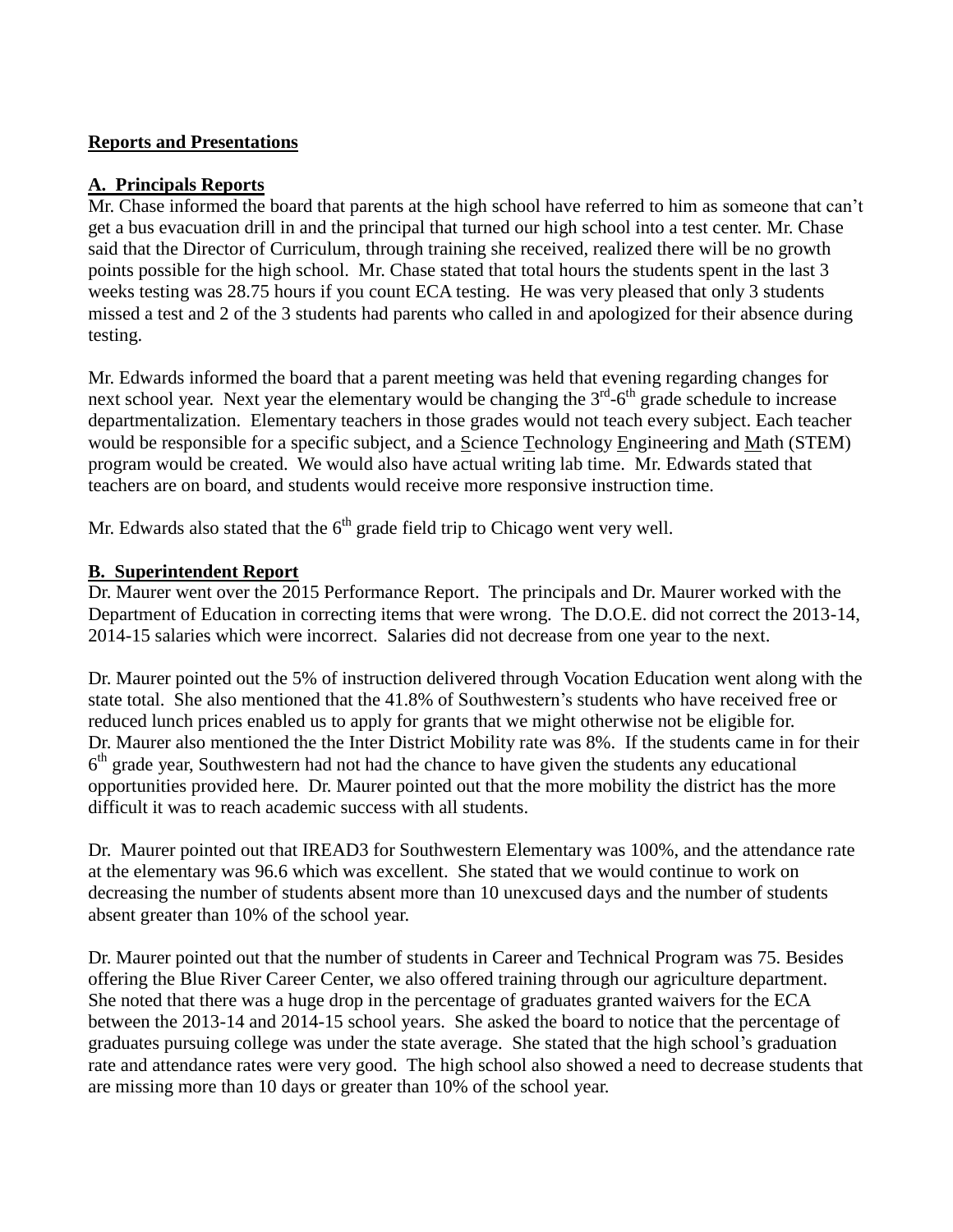## **Personnel**

## **A. Leaves/Resignations/Terminations**

None

## **B. Recommendations to Hire**

- Paige Halsema as an elementary teacher for the 2016-17 school year at \$35,200.00. Mr. Erwin moved and Mr. Burbrink seconded. Carried 6-0
- Sam Pfaff to fill the summer technology position for a maximum of 20 hours per week for no more than 5 weeks at \$10 per hour. Mr. Erwin moved and Mrs. Smith seconded. Carried 6-0
- Christi Pappano as the Southwestern C.A.R.E. Director for the 2016-17 school year for a maximum of 29 hours per week at \$13.00 per hour. Mr. Erwin moved and Mrs. Smith seconded. Carried 6-0
- Brian Ebersold as the boys' varsity tennis coach. Mr. Erwin moved and Mrs. Smith seconded. Carried 6-0
- Dr. Maurer asked for permission to post for the IREAD 3 Remediation tutor for a maximum of 10 hours at \$20.00 per hour. Mrs. Smith moved and Mr. Burbrink seconded. Carried 6-0
- **C.** Other None

## **Superintendent Comments**

Dr. Maurer congratulated Mr. Guidi and his wife on the birth of their son, Reid, on April 29<sup>th</sup> and Mrs. Nash and her husband on the birth of their son, Beckham, on May  $3<sup>rd</sup>$ .

Dr. Maurer also congratulated Mr. Edwards for receiving the Administrator of the Year Award for the elementary division of Student Council, and to Fay Swift who received the Secretary of the Year Compassionate Award from the Indiana Principals Association. She also congratulated Jacob Kelley, and Logan Coffey for winning at the State level for Firefighting and Kyla Crouch for Problem Solving. They will go on to Nationals with Blue River Career Programs during the summer.

## **Board Member Comments**

Mrs. Smith congratulated the  $7<sup>th</sup>$  grade boys on their track success. She also thanked the principals on their data tracking.